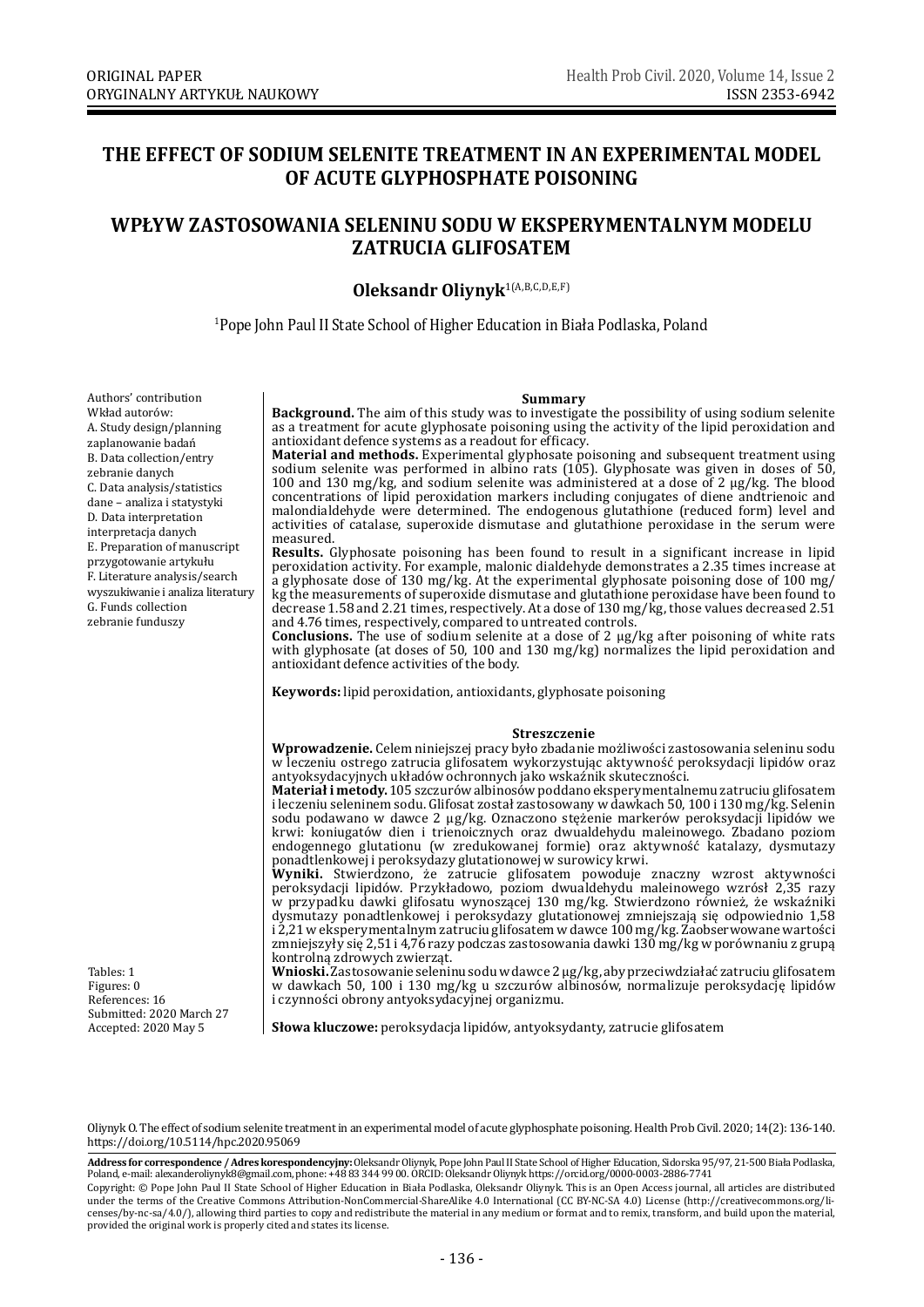#### **Introduction**

Increasing lipid peroxidation is a common mechanism in a number of pathologies. Glyphosate (Gl), an agent used for fighting weeds, is the most popular herbicide worldwide. About 800,000 tons are produced and embedded into the soil annually [1]. Gl has an affinity for most organs of the human body, especially the liver, kidneys and brain. Gl increases the risk of tumors, infertility and embryonic disorders in humans and animals [2]. Symptoms of acute Gl poisoning include gastroenteritis, respiratory failure, impaired consciousness, decreased blood pressure, renal failure, and shock when the daily dose is higher than 125 mg/kg [3]. Therefore, the study of drugs that could be used in the treatment of Gl poisoning is important.

One of the natural antioxidants that enters the human body through food is sodium selenite (S) [4]. Given that Gl is a strong prooxidant, a substance with antioxidant activity, such as S, should theoretically have a therapeutic effect against Gl poisoning. Many toxic substances have dose-dependent effects. It is not known to what extent the toxic properties of Gl depend on its dose and whether S would be effective as a treatment in acute Gl poisoning. In this study, various doses of Gl were given and the activity of the lipid peroxidation and enzymes of the antioxidant defense system were studied.

#### **Material and methods**

Albino male rats (105) with the body weight 180-220 g were used for this study. The rats were kept in Fengshi plastic cages, 5 per cage, with wooden chips. The light conditions were 12 hours of light and 12 hours of dark. The temperature was maintained at 19-25°C. The relative humidity was 50-70%. Temperature and humidity measurements were taken daily. Ventilation was controlled with an anemometer and by measuring carbon dioxide and ammonia air content. The ventilation protocol was set to provide 15 room volumes per hour with a carbon dioxide concentration up to 0.15% volume and ammonia concentration of up to 0.001 mg/l. The rats were fed twice a day and water was available ad libitum. The regulations of the European Convention for the Protection of Vertebrate Animals used for Experimental and Other Scientific Purposes (Strasbourg, 1986) were strictly followed [5]. The animals were randomized into 7 groups (n=15): 1, healthy animals that received 1 ml of 0.9% saline solution intraperitoneally for two days and 1 ml of 0.9% saline solution for two days enterally; 2, animals that received Gl at a dose of 50 mg/kg intraperitoneally for two days; 3, animals that received Gl at a dose of 100 mg/kg intraperitoneally for two days; 4, animals that received Gl at a dose of 130 mg/kg intraperitoneally for two days; 5, animals that received Gl at a dose of 50 mg/kg intraperitoneally for two days and S at a dose of 2 μg/kg [4] for two days enterally; 6, animals that received Gl at a dose of 100 mg/kg intraperitoneally for two days and S at a dose of 2 μg/kg for two days enterally; 7, animals that received Gl at a dose of 130 mg/kg and S at a dose of 2 μg/kg, given on the same schedule as in the group 6. The animals were euthanized by intraperitoneal propofol injection (10 mg/kg), after which the blood was collected from the jugular vessels following decapitation. The concentration of the lipid peroxidation markers diene and trienoic conjugates (DC and TC) and malondialdehyde (MDA) in the blood was determined. Endogenous glutathione level (reduced form) was measured spectrophotometrically (Shimazu UV-VIS, Japan) according to the method of Gronwald et al. Catalase (C), superoxide dismutase (SOD) and glutathione peroxidase (GTPR) activity in the blood serum was determined [6].

The experiments were conducted in the central research laboratory of I. Horbachevsky Ternopil National Medical University, Ukraine, according to the agreement of scientific cooperation between I. Horbachevsky Ternopil National Medical University and Pope John Paul II State School of Higher Education in Biała Podlaska, Poland. Permission to conduct the experiments was issued by the bioethics commission of I. Horbachevsky Ternopil National Medical University.

The data were analyzed using the variation statistical method, the Mann–Whitney test. Mean arithmetic value (M), mean arithmetic errors (m), variation coefficients and mean quadratic deviations were calculated. Differences were regarded as reliable at p≤0.001. The significance level in the tables was specified for reliable results only. Microsoft Excel ХР (USA) and Statsoft STATISTICA programs were used for calculations.

#### **Results**

Gl poisoning in different doses was found to reproducibly increase the blood serum levels of intermediary lipid peroxidation products, such as malonic dialdehyde, as well as diene and trienoic conjugates. Dynamics of the levels of lipid peroxidation products indicates that their blood serum concentration depends from glyphosate dose. The serum level of malonic dialdehyde after treatment with Gl at a dose of 50 mg/kg was found to increase 1.26 times compared to the untreated control whereas at the Gl dose of 100 mg/kg it increased 2.35 times, and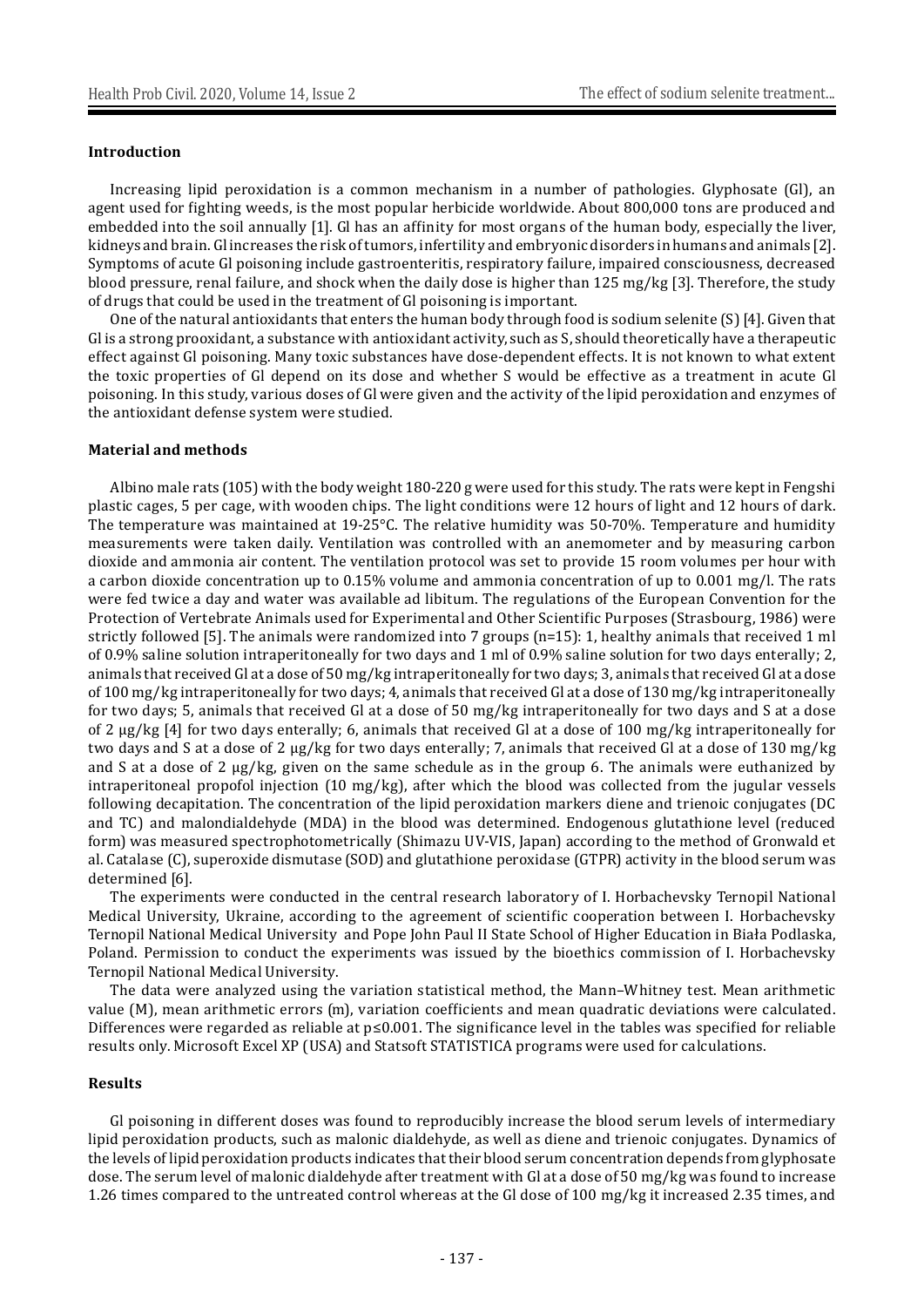at the Gl dose of 130 mg/kg a 2.65-fold increase was seen. The levels of diene conjugates were 1.33, 3.58 and 5.91 times the untreated control levels (p<0.001) and triene conjugate levels were 2.54, 3.81 and 5.90 times the untreated control levels (p<0.001), at Gl doses of 50, 100 and 130 mg/kg, respectively. The amount of reduced glutathione after Gl poisoning at the dose of 50 mg/kg was reproducibly 1.40 times lower (p<0.001) compared to the untreated rats, whereas in Gl poisoning doses of 100 and 130 mg/kg the values were 1.70 and 2.64 times lower (p<0.001).

Acute poisoning with Gl led to a dose-dependent decrease in the activity of SOD and GTPR and an increase in C activity. In rats subjected to Gl poisoning at the doses of 50, 100 and 130 mg/kg the activity of SOD increased 1.40, 1.70 and 2.64 times, respectively, and the activity of GTPR increased 1.59, 2.21 and 4.77 times, respectively. Activity of C increased 1.31, 1.44 and 1.57 times, as the Gl dose increased.

 The use of S led to a pronounced therapeutic effect in all tested doses of Gl. A significant decrease in the concentrations of all the studied lipid peroxidation markers was observed. The MDA content during the treatment of acute Gl poisoning at doses of 50, 100 and 130 mg/kg decreased 1.40, 1.50 and 1.49 times, the levels of DC decreased 1.75, 1.72 and 1.42 times, and TK levels demonstrated decreases of 1.55, 1.61 and 1.71 times, respectively.

The use of S had a pronounced normalizing effect on the activity of the studied enzymes. A significant increase in the activity of SOD was noted in the context of treatment of Gl poisoning with S. SOD levels were 1.21, 1.29 and 1.64 times increased, when the Gl doses were 50, 100 and 130 mg/kg, respectively. Similarly, GLPR demonstrated increases of 1.38, 1.71 and 1.61 times, with increasing doses of Gl. The catalase activity decreased as the Gl dose increased with levels being 1.29, 1.33 and 1.40 times decreased, respectively (Table 1).

| Group                                                                       | <b>Malonic</b><br>dialdehyde<br>mmol/L | <b>Diene</b><br>conjugates<br>mcmol/L | <b>Trienoic</b><br>conjugates<br>mcmol/L                                                | <b>Reduced</b><br>glutathione<br>mmol/L | <b>Catalase</b><br>mmol/L | Superoxide<br>dismutase<br>mmol/min | Glutathi-<br>oneperoxi-<br>dase<br>mmol/min |
|-----------------------------------------------------------------------------|----------------------------------------|---------------------------------------|-----------------------------------------------------------------------------------------|-----------------------------------------|---------------------------|-------------------------------------|---------------------------------------------|
| <b>Healthy animals</b>                                                      | $1.44 \pm 0.10$                        | $0.12 \pm 0.01$                       | $0.11 \pm 0.01$                                                                         | $4.52 \pm 0.50$                         | $4.56 \pm 0.43$           | $1.36 \pm 0.11$                     | $0.62 \pm 0.04$                             |
| Glyphosate,<br>$50 \,\mathrm{mg/kg}$                                        | $2.55 \pm 0.09*$                       | $0.28 \pm 0.02*$                      | $0.28 \pm 0.06*$                                                                        | $3.23 \pm 0.04*$                        | $5.96 \pm 0.03$           | $1.05 \pm 0.10*$                    | $0.39 \pm 0.03*$                            |
| Glyphosate,<br>50 mg/kg, sodium<br>selenite, $2 \mu g/kg$                   | $1.82 \pm 0.01**$                      | $0.16\pm0.01$ *,**                    | $0.18\pm0.01$ <sup>*</sup>                                                              | $4.15 \pm 0.01**$                       | $4.63 \pm 0.20*$          | $1.27 \pm 0.13$                     | $0.54 \pm 0.03$                             |
| Glyphosate,<br>$100 \,\mathrm{mg/kg}$                                       | $3.39 \pm 0.19*$                       | $0.43 \pm 0.03*$                      | $0.42 \pm 0.01*$                                                                        | $2.74 \pm 0.21*$                        | $6.58 \pm 0.55*$          | $0.86 \pm 0.02*$                    | $0.28 \pm 0.01*$                            |
| Glyphosate,<br>$100 \,\mathrm{mg/kg}$<br>sodium selenite,<br>$2 \mu g/kg$   |                                        |                                       | $2.25\pm0.31^{*,**}$ 0.25 $\pm$ 0.02 <sup>*</sup> , ** 0.26 $\pm$ 0.02 <sup>*, **</sup> | $3.87 \pm 0.01**$                       | $4.93 \pm 0.38**$         | $1.11 \pm 0.01$                     | $0.48\pm0.01**$                             |
| Glyphosate,<br>$130 \,\mathrm{mg/kg}$                                       | $3.82 \pm 0.04*$                       | $0.71 \pm 0.05*$                      | $0.65 \pm 0.15$ *                                                                       | $1.71 \pm 0.01*$                        | $7.14 \pm 0.59*$          | $0.54 \pm 0.02*$                    | $0.13 \pm 0.04*$                            |
| Glyphosate,<br>$130 \,\mathrm{mg/kg}$ ,<br>sodium selenite,<br>$2 \mu g/kg$ |                                        |                                       | $2.56\pm0.21$ *** $ 0.50\pm0.08$ *** $ 0.38\pm0.04$ ***                                 | $3.33 \pm 0.01$ *,**                    | $5.10\pm0.36**$           |                                     | $0.89\pm0.01$ *,** $ 0.21\pm0.01$ *,**      |

**Table 1.** Effect of experimental glyphosate poisoning on the lipid peroxidation activity and antioxidant protection system in albino rats

Note: \* - reliable difference (p<0.001) as to the corresponding index for the healthy animals;

\*\* - reliable difference (p<0.001) in relation to the previous group

#### **Discussion**

In 1987 Gl was in 17th place in the world in terms of frequency of use, and by 2001 it was the most frequently used herbicide [7]. The annual demand for Gl is about 500,000 tons, and sales in 2011 reached \$5.6 billion [1]. The main route of pesticide intake into the human system is alimentary (95% of pesticides comes from food, 4.7% from water) [2]. Gl is associated with both the onset of infertility and impaired embryonic development in humans and animals [3]. In cattle that consumed feed grown in the presence of Gl a negative effect on the ability to reproduce was observed. In experiments on both cell cultures and animals (in vitro and in vivo), the ability of Gl to cause oxidative stress at low concentrations was established [8]. This is due to its ability to bind a number of ions (manganese, copper, cobalt, iron, zinc, calcium and magnesium), which leads to impaired mitochondrial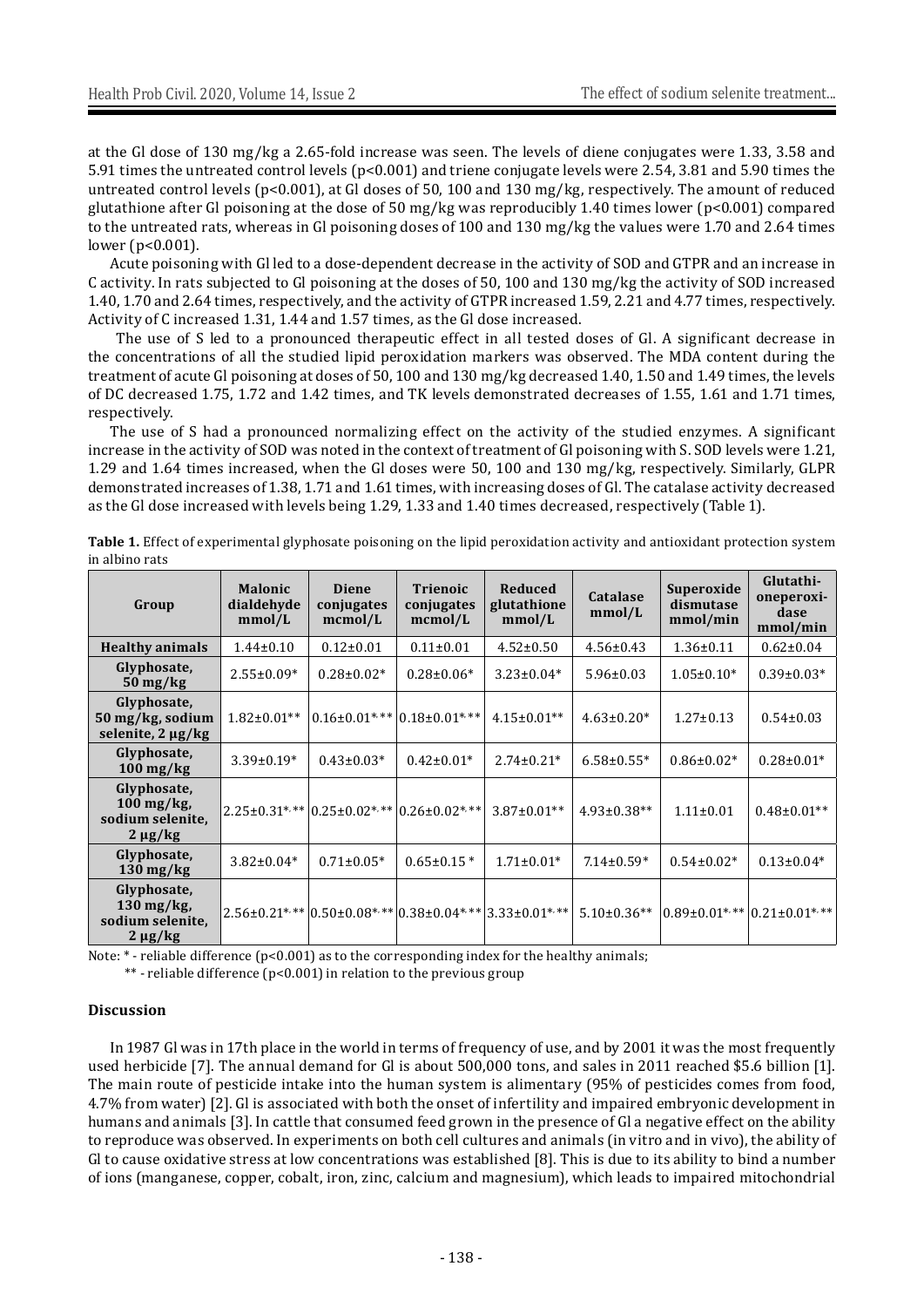function, impaired oxidative phosphorylation and the formation of large quantities of reactive oxygen species [9]. Kidney and liver damage are the most significant effects [9].

C, SOD, GLPR are enzymes that protect the cells from reactive forms of oxygen. Oxidases, the enzymes directly reducing oxygen, are involved in the neutralization of free radicals and are the most active in the liver, adrenals, and kidneys [10]. SOD is an oxidase that transforms super oxide anions into hydrogen peroxide. Superoxide dismutase is in the mitochondria and is the first line of protection against the toxic effects of lipid peroxidation. SOD is an induced enzyme, its synthesis being related to the lipid peroxidation processes in the cells. The oxidase system is not the only regulator of lipid peroxidation intensity, phospholipid detoxification also occurs via the enzymes of the glutathione system, in particular, GLPR, glutathione transferase and glutathione reductase [10].

GLPR inactivates active oxygen forms by destroying hydrogen peroxide and lipid hydroperoxides. In addition, GLPR catalyses reduction of peroxides with tripeptide glutathione (γ-glutamyl-cysteinyl-glycine) [11]. The glutathione sulfhydryl group serves as an electron donor and, when oxidized, it forms the disulfide glutathione form. Oxidized glutathione is reduced by glutathione reductase. GLPR reduces lipid hydroperoxides in the membranes [11]. After the Gl poisoning, a gradual decrease in C, SOD, GLPR and glutathione reductase was seen in all studied Gl doses.

It should be noted that lipid peroxidation products are potential proinflammatory factors and play a crucial role in vascular endothelial lesions [12], are capable of inhibiting endothelium-dependent vascular relaxation and cause vasoconstrictory reactions. Clinical manifestations of increasing lipid peroxidation activity may include inflammation and functional impairment of various organs, especially the liver, kidneys and brain. Damage to the liver cells results in inhibition of the activity of the cytochrome oxidase enzymes CYP1A1/2 and CYP3A, which are involved in the metabolism of xenobiotics [11]. In our experiments, an increase in the activity of the hepatic intracellular enzymes like alanine aminotransferase and aspartate aminotransferase, which indicates damage of hepatocytes, was observed. Exposure to Gl is known to increase the levels of oxidized glutathione, free proline content, ion fluxes and the activity of catalase, peroxidase and glutathione-Stransferase [10]. Glutathione is one of the most widespread forms of organic sulfur and has various functions in animal organisms. First, it is a very important component of the protective and defence system. It acts as an antioxidant against active oxygen species. Glutathione takes part in glutathione-ascorbate shuttle (Halliwell-Asada cycle) where it provides electrons for the reduction of ascorbate [13]. Reduction of glutathione is carried out by the enzyme glutathione reductase. In conjunction with the enzyme glutathione peroxidase, glutathione has a direct role as a scavenger of hydrogen peroxide. A well-known function of glutathione is detoxifying different xenobiotics, such as herbicides and heavy metals, by conjugation. This process can be accomplished with or without the participation of the enzyme glutathione-S-transferase [14]. This detoxifying process usually has two phases: conjugation and compartmentalization of the conjugates, which is usually in the vacuole or apoplast. The decrease in the activity of most enzymes of the antioxidant defence system can be explained by the depletion of these enzymes. The depletion is a result of overuse caused by a significant increase in the lipid peroxidation activity in response to the action of Gl.

The therapeutic effect of S was manifested not only in the normalization of the activity of lipid peroxidation processes, but also in the normalization of the functional state of the liver. S stimulates the synthesis of glutathione, which contributes to an increase in the antioxidant potential of the body and detoxification of lipoperoxides. In small and medium doses, the trace element provides effective antioxidant protection of mitochondria, stronger than even alpha tocopherol [15]. S protects proteins from attack of peroxynitrite and is a part of the glutathione peroxidase enzyme, which decomposes and detoxifies hydrogen peroxide [15]. The therapeutic effects of S are primarily associated with maintaining the function of selenium-containing enzymes, primarily glutathione peroxidase, and the enzymes involved in the deiodination of thyroid hormones. The antioxidant properties of S are enhanced by interaction with vitamin E [16]. A decrease of the level of selenium in the serum of blood has been seen in various pathologies. Selenium is involved in the processes of tissue respiration and oxidative phosphorylation. Its property is to stabilize sialic acid content, and neutralize free radicals. The results from this study provide justification for the possibility of using S as a therapeutic for acute Gl poisoning.

#### **Conclusions**

- 1. Experimental glyphosate poisoning is accompanied by an increase in the blood levels of the lipid peroxidation marker malonic dialdehyde (1.26, 2.36 and 2.65 fold increase at Gl doses of 50, 100 and 130 mg/kg, respectively).
- 2. Development of experimental glyphosate poisoning in doses 50, 100 and 130 mg/kg is accompanied by decreased activity of the superoxide dismutase (1.40, 1.70 and 2.65 fold decrease, respectively),